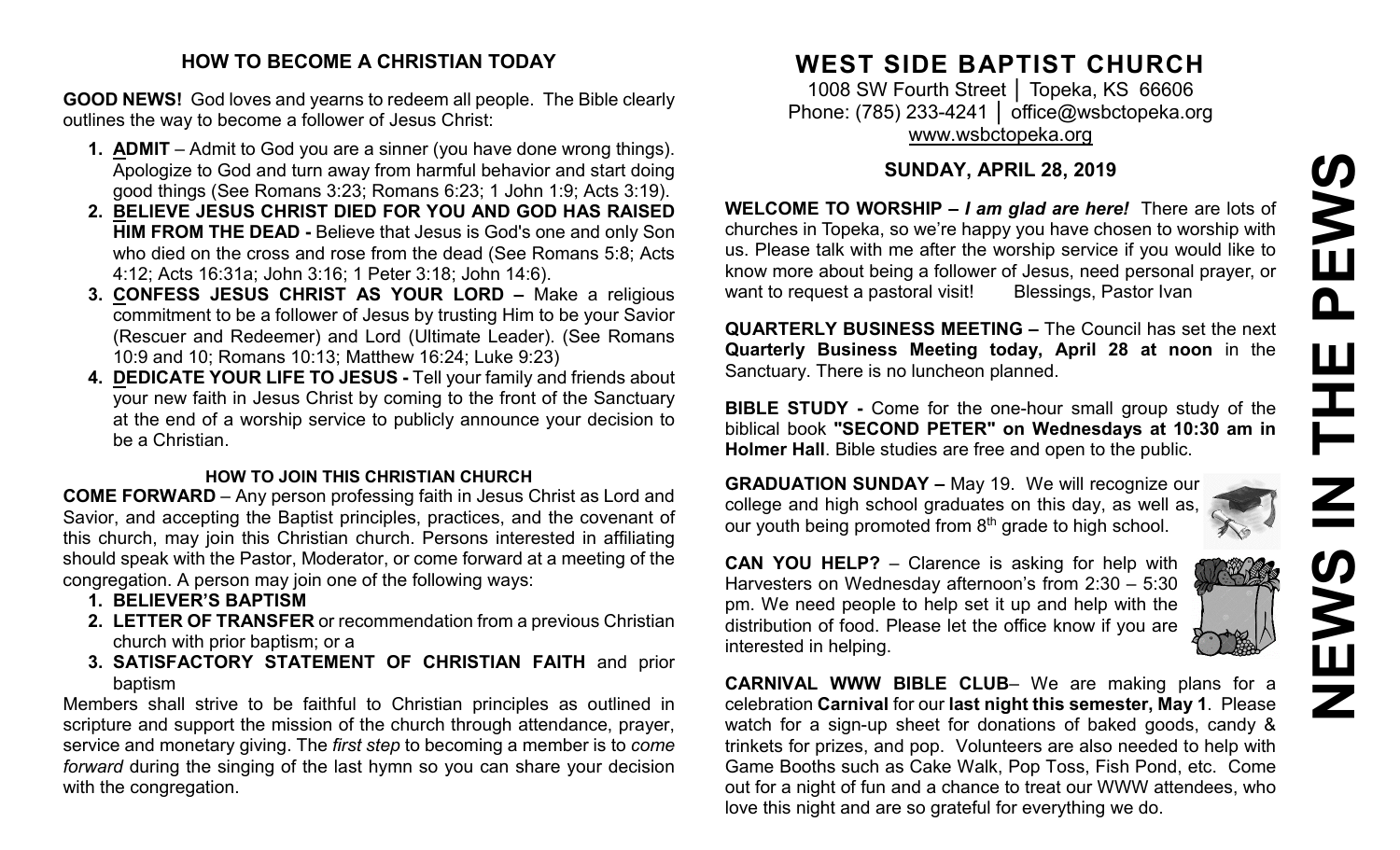# **CHILDRENS ACTIVITY BAGS AND BULLETINS – We are glad**

**to have children in worship!** Activity bags filled with coloring pages, crayons, and other items are available for preschool and elementary-aged children near the sanctuary door. **Enjoy the kits** 



**and children's bulletins**. Please take home your artwork. Place the packets on the front pew after the worship service so we can restock them.

**COMMUNION MINISTERS –** Please signup on the bulletin board to deliver the Lord's Supper (Holy Communion) to our Nursing Home and Homebound members on the first Sunday of a month. Lay Ministers will



be working in pairs of two or teams. Pastor Ivan will provide training for all communion ministers. We currently have eighteen Nursing Home and Homebound members to visit each month.

**COUNSELORS -** Soon, we will provide counselors to assist in the invitation/decision part of the service. If you would like to serve as a counselor, please notify Jack Janway or Pastor Ivan of your interest. Pastor Ivan will provide training for all counselors.

**MISSIONARIES VISITING** – **Corenne Smith**, ABCUSA Global Servant in Brazil, will be visiting WSBC this **Wednesday, May 1 at 6:00 PM**. With the blessing of the National Baptist Convention of



Brazil, Corenne and Philip minister to children who are part of a residential program that rescues homeless street children and youth ranging in ages from 8 to 18. Find more information at [https://www.internationalministries.org.](https://www.internationalministries.org/)

**SUMMER SUNDAY SCHOOL CINEMA -** We've set the **starting date for June 2.** We are reviewing movies and finalizing plans. We hope everyone will join us this summer at 9:15 on Sunday mornings to fellowship and enjoy this time together as a church family.



# **WEEKLY CALENDAR**

#### **SUNDAY, APRIL 28**

| $9:15$ am          | <b>Sunday School</b>       |
|--------------------|----------------------------|
| $10:30$ am         | Worship Service (S)        |
| $12:00 \text{ pm}$ | Quarterly Business Mtg (S) |

#### **MONDAY, APRIL 29**

9:00 -11:00 am Baby Closet Ministry

#### **TUESDAY, APRIL 30**

6:00 pm Capital City Men's Chorus (FH)

#### **WEDNESDAY, MAY 1**

| $10:30$ am       | Bible Study (HH)                       |
|------------------|----------------------------------------|
| $3:30 - 5:30$ pm | Fruit & Vegetable Food Pantry (FH)     |
| $5:00 - 7:00$ pm | <b>Baby Closet Ministry</b>            |
| $5:30 - 6:45$ pm | <b>WWW Bible Club Carnival</b>         |
| 5:30 PM          | Missionary Visit - Correne from Brazil |
| $7:00$ pm        | <b>Choir Practice</b>                  |
|                  |                                        |

#### **THURSDAY, MAY 2**

Pastor @ ABHMS Collaboration Network Conference 1:00 - 3:00 pm Baby Closet

# **FRIDAY, MAY 3**

Pastor @ ABHMS Collaboration Network Conference

#### **SATURDAY, MAY 4**

Pastor @ ABHMS Collaboration Network Conference 1:00 pm Worship Team Practice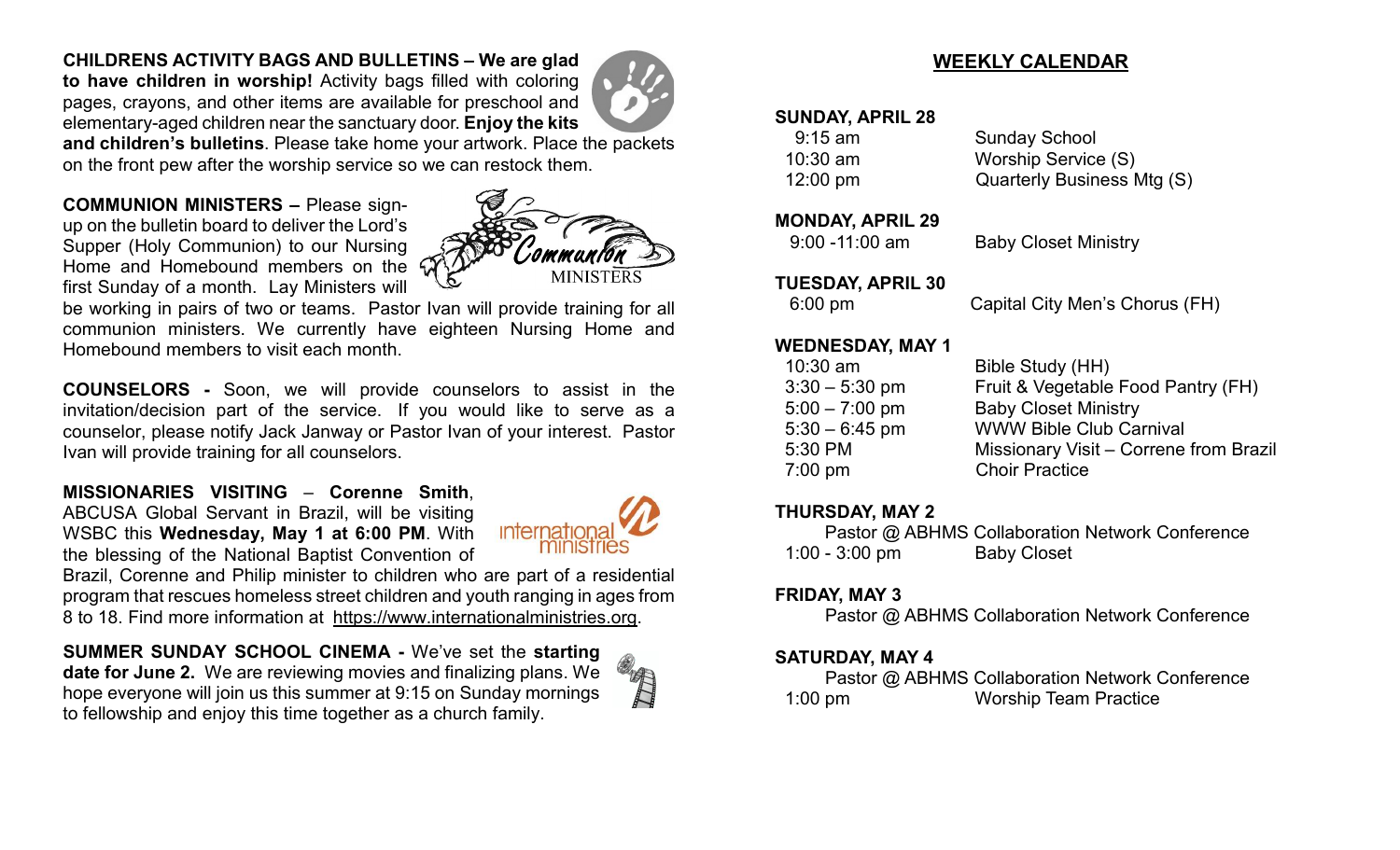# **IN OUR THOUGHTS AND PRAYERS**

Al Carpenter – Health concerns Bradley Carpenter – Health concerns Harry and Pat Carpenter – Health concerns Pat Carreno – Health concerns Guy Carreno - Health concerns (Tony Carreno's brother) Esther and James Carrier - Health concerns Valarie Davis - Health concerns (chemo & radiation) (Bev McCurdy's friend) Russell Hunter – Healing for health concerns (Kansas Rehab) Ernie and Judy Longstaff – Health concerns Jan Mauck – Health concerns Nancy May – Health concerns Marie Merrifield – Health concerns Don and Jonesy Morris - Health concerns Kate Olsen – Healing for surgery Pat – Health concerns (Virginia M's friend at Brewster Place) Ken Paslay – Health concerns (Brookdale, 5800 SW Drury Ln., 66604) Carolyn Peck – Health concerns (James and Matthew Peck's grandmother) Becky and Terry Poe – Health concerns Bob and Jill Roesler – Health concerns Keith Springer – Health concerns (Marianne Spano's brother) Larry Springer – Health concerns (Marianne Spano's brother) Linda Thomas – Health concerns (Atria 3415 SW 6th Ave, 66606) Lola Zab - Health concerns (Marianne Spano's sister)

# **HOMEBOUND & CARE FACILITIES:**

\*Portia Allbert \*Etta Landis –Capital Ridge \*June Cunningham – Brewster Place \*Renea May \*Shirley & Larry Dell \*Rogene Moody \*Helen Farrar –Plaza West \*Ken Paslay – Brookdale \*Gerald Haney – \*Theo Penny \*Russ Hunter – \*Edward Perkins – Frazier H \*Mary Lou Johnson – Aldersgate \*Juanita Plankinton \*Alice Kieffer \*Hazel Smith-Tindall

**REMEMBER MEMBERSHIP CAMPAIGN –** Over the years several people have joined our congregation during March. You can recognize them in worship services by their golden ribbon. On the first Sunday of each month, we will recognize those celebrating an anniversary in the worship service by using a brief petition to dedicate them to God once more. Those celebrating an anniversary membership renewal in April:

| $\bullet$ Lagerberg, Jim      | <b>Baptism</b> | April 05, 1942 | 77 Yrs |
|-------------------------------|----------------|----------------|--------|
| Lindamood, Betty              | <b>Baptism</b> | April 18, 1943 | 76 Yrs |
| • Williford, Sandra           | <b>Baptism</b> | April 09, 1950 | 69 Yrs |
| Anderson, Pam                 | <b>Baptism</b> | April 01, 1956 | 63 Yrs |
| Pointer, Dorothy              | <b>Baptism</b> | April 06, 1958 | 61 Yrs |
| Wiksten, Clifford             | <b>Baptism</b> | April 09, 1961 | 58 Yrs |
| Kildow, Barbara               | Letter         | April 11, 1962 | 57 Yrs |
| Wiebanga, Terry               | <b>Baptism</b> | April 21, 1965 | 54 Yrs |
| Furman, Rita                  | Letter         | April 30, 1967 | 52 Yrs |
| • Wuchovich, Mary             | Experience     | April 14, 1968 | 51 Yrs |
| Strasser, Steve<br>$\bullet$  | Letter         | April 18, 1974 | 45 Yrs |
| Mauck, Doug                   | Letter         | April 13, 1980 | 39 Yrs |
| Mauck, Jan                    | Letter         | April 13, 1980 | 39 Yrs |
| Payne, Matthew                | <b>Baptism</b> | April 22, 1984 | 35 Yrs |
| Eickmann, Tamara              | <b>Baptism</b> | April 07, 1985 | 34 Yrs |
| <b>Wheeler, Patricia</b>      | Letter         | April 20, 1988 | 31 Yrs |
| • Wheeler, Steve              | Experience     | April 20, 1988 | 31 Yrs |
| Rutledge, Thomas<br>$\bullet$ | <b>Baptism</b> | April 12, 1989 | 30 Yrs |
| Arnold, Betty<br>٠            | Letter         | April 14, 1993 | 26 Yrs |
| Fowler, Jamie                 | <b>Baptism</b> | April 14, 1993 | 26 Yrs |
| Cripe, Amy                    | <b>Baptism</b> | April 21, 1996 | 23 Yrs |
| Wolgast, Valerie<br>$\bullet$ | <b>Baptism</b> | April 21, 1996 | 23 Yrs |
| Haney, Gerald<br>٠            | Letter         | April 14, 1999 | 20 Yrs |
| Kieffer, Alice<br>$\bullet$   | Experience     | April 09, 2000 | 19 Yrs |
| Decker, Dan<br>٠              | <b>Baptism</b> | April 08, 2004 | 15 Yrs |
| Milton, Theresa<br>$\bullet$  | <b>Baptism</b> | April 18, 2004 | 15 Yrs |
| Hurla, James<br>$\bullet$     | Experience     | April 11, 2007 | 12 Yrs |
| Cripe, Jared<br>$\bullet$     | <b>Baptism</b> | April 08, 2012 | 07 Yrs |
| Haskins, Adonis               | <b>Baptism</b> | April 08, 2012 | 07 Yrs |
| Calloway, Mariah<br>$\bullet$ | <b>Baptism</b> | April 01, 2018 | 01 Yrs |

Please offer them your congratulations and rejoice with them in the celebration of another year of giving and service to God through West Side.